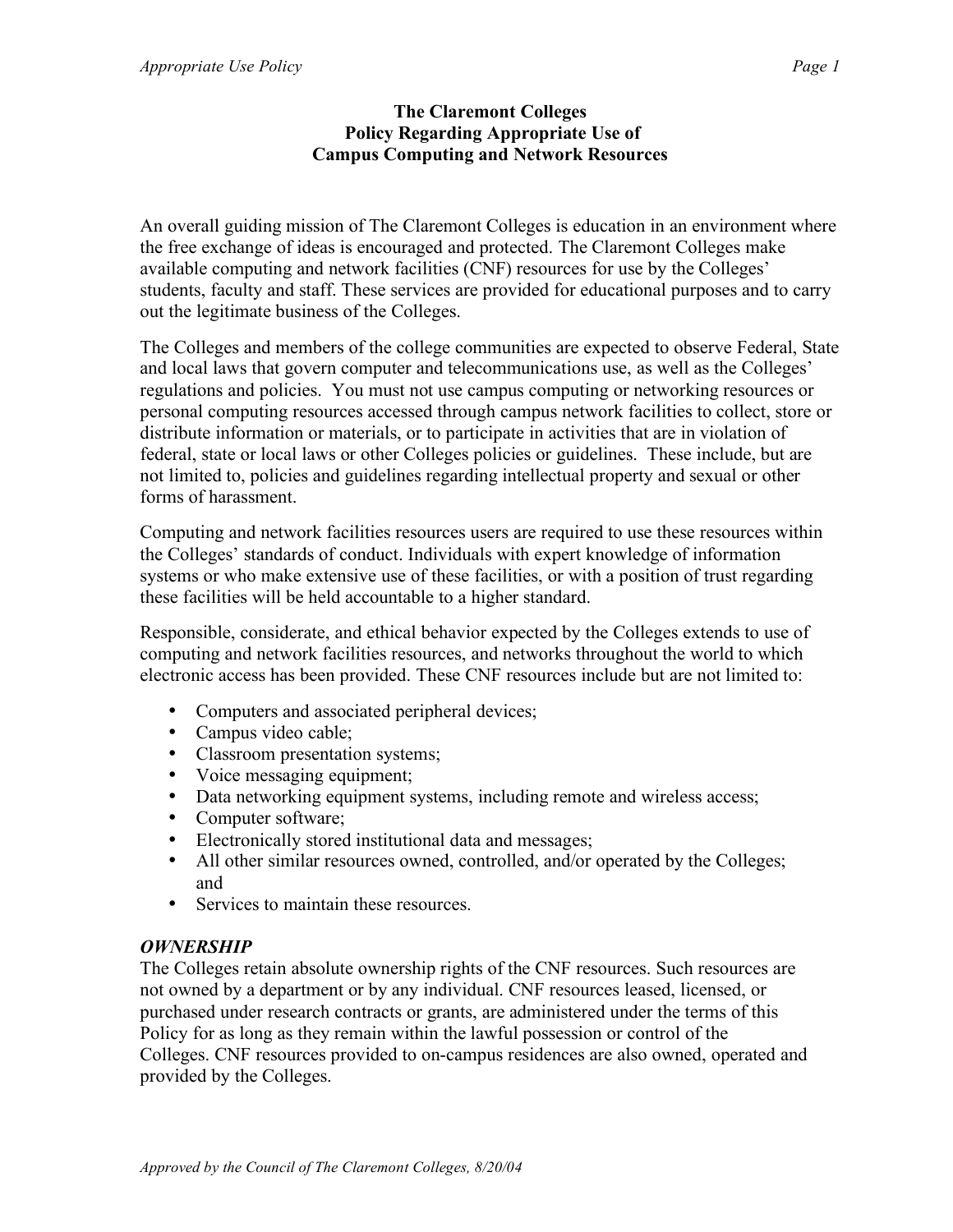### **PRIVACY & SECURITY**

#### • *File confidentiality*

Your documents, files and electronic mail stored on a College-owned networked computer or server are normally accessible only by you. However, any file or document placed on a College-owned computer or network is subject to access pursuant to this Policy, and thus, should not be regarded as private or confidential. The system managers at both CINE (Claremont Intercollegiate Network Effort) and within the individual campus IT organizations have the ability to monitor traffic and directly view any file as it moves across the network, and they must occasionally do so to manage campus network resources. In short, files may be monitored without notice in the ordinary course of business to ensure the smooth operation of the network. All staff members working in information technology have clear guidelines that prohibit violations of privacy and confidentiality and, in the normal course of their work, they do not view the contents of user files or e-mail. However, you should be aware that authorized College personnel will take appropriate steps to investigate when there is a suspicion of inappropriate use of campus computing or networking resources. This may include monitoring network traffic, its contents, and examining files on any computer system connected to the network.

You should also know that all files on shared (i.e., networked) systems, including email servers, are backed up periodically on schedules determined by each College. Backup tapes are preserved for lengths of time also determined by individual College operating procedures. These tapes can be used to restore files that you have deleted accidentally. This means that the files on the tapes are also available to someone else with reason and authority to retrieve them.

#### • *Network monitoring*

Troubleshooting on the campus network, as well as planning for enhancements, requires the collection of detailed data on network traffic. CINE regularly runs monitoring software that records and reports on the data that is transported across the campus networks. The reports include the origin and destination addresses, and other characteristics of files, including the URLs of the World Wide Web sites that are contacted. This data is accessed and used only by authorized IT staff members responsible for network performance, operations and planning. You should also be aware that many Web host machines on the Internet collect and log information about you and your identity when you visit their sites. This information may include, but is not limited to, information about the computer you are using, its address, and your email address.

Many educational and business activities at the Colleges require network access to resources on the Internet. To ensure adequate bandwidth to these sites for the Colleges' primary educational and business purposes, CINE and campus IT staff may restrict the amount of traffic to particular sites and the amount of traffic of specific types.

From time to time these network monitoring activities may allow systems managers to identify individuals whose activities downgrade the performance of the campus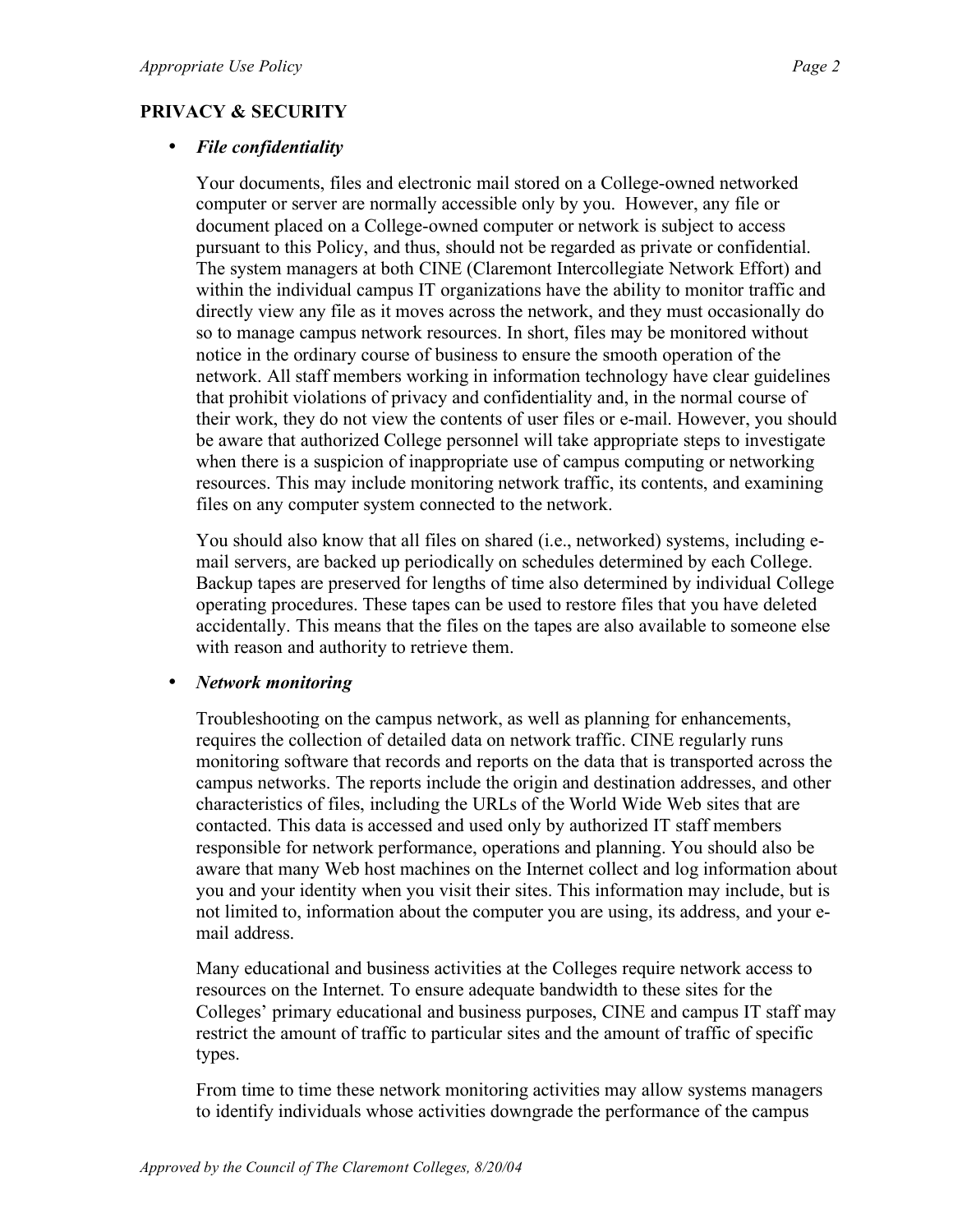network or a segment of the network, or which appear to violate the general guidelines for appropriate use of campus computing and network resources. In such instances, a CINE staff member or a member of your own College's IT staff may ask you to cease these activities. If you continue such activities, or if they include illegal activities, appropriate College authorities may be notified. In extreme cases, network privileges may be revoked on an interim basis pending resolution of the issue. The individual campuses determine specific corrective or disciplinary actions.

## • *Passwords and Codes*

Individuals entrusted with or that inadvertently discover logins and passwords are expected to guard them responsibly. These passwords are not to be shared with others. The same policy applies to door codes for restricted-access rooms/areas. Those who need logins or door codes can make a formal request to the administrator of those codes/passwords. Passwords may be used for the purpose of security, but the use of the password does not affect the Claremont Colleges ownership of electronic information.

# **ACCESS TO RESOURCES**

Access to CNF resources is a privilege, which is allowed only to the Colleges' authorized personnel and students. All users must understand and abide by the responsibilities that come with the privilege of use. Such responsibilities include, but are not limited to, the following:

- 1. You must understand and comply with all applicable federal, state, and local laws.
- 2. You must not intentionally seek information about, browse, copy, or modify nonpublic files belonging to other people, whether at a Claremont College or elsewhere. You must not attempt to "sniff" or eavesdrop on data on the network that are not intended for you.
- 3. You are authorized to use only computer resources and information to which you have legitimately been granted access. Sharing your passwords with others is expressly forbidden. Any attempt to gain unauthorized access to any computer system, resource or information is expressly forbidden. If you encounter or observe a gap in system or network security, immediately report the gap to the manager of that system.
- 4. Each College's Policy on Harassment applies as equally to electronic displays and communications as to the more traditional (e.g., oral and written) means of display and communication.
- 5. Messages, sentiments, and declarations sent as electronic mail or postings must meet the same standards for distribution or display as physical (paper) documents would on college property.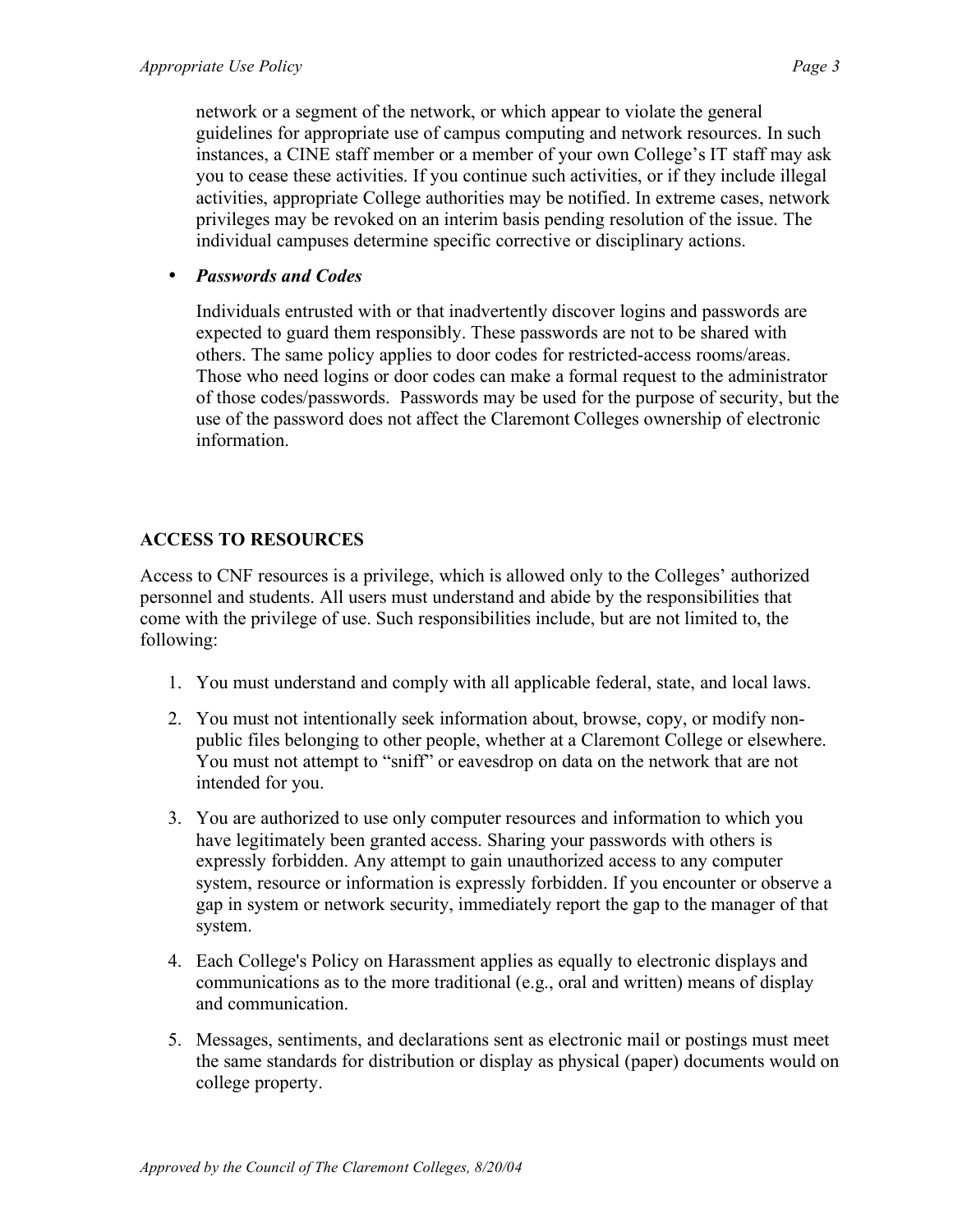- 6. Unsolicited mailings and unauthorized mass mailings from campus networks or computing resources (i.e., "spam") are prohibited. Each campus may have specific policies regarding the use of existing group mailing lists (e.g., all-students or allfaculty). Contact your campus IT organization for details regarding these policies.
- 7. Spoofing, or attempts to spoof or falsify e-mail, network or other information used to identify the source, destination or other information about a communication, data or information is prohibited.
- 8. You must not degrade computing or network performance in any way that could prevent others from meeting their educational or College business goals. You must not prevent others from using shared resources by running unattended processes, by playing games or by "locking" systems without permission from the appropriate system manager.
- 9. You must conform to laws and Colleges policies regarding protection of intellectual property, including laws and policies regarding copyright, patents, and trademarks. When the content and distribution of an electronic communication would exceed fair use as defined by the federal Copyright Act of 1976, users of campus computing or networking resources shall secure appropriate permission to distribute protected material in any form, including text, photographic images, audio, video, graphic illustrations, and computer software.
- 10. You must not use campus computing or networking resources or personal computing resources accessed through campus network facilities to collect, store or distribute information or materials, or to participate in activities that are in violation of federal, state or local laws.
- 11. You must not use campus computing or networking resources or personal computing resources accessed through campus network facilities to collect, store or distribute information or materials in violation of other Colleges policies or guidelines. These include, but are not limited to, policies and guidelines regarding intellectual property and sexual or other forms of harassment.
- 12. You must not create or willfully disseminate computer viruses, worms, or other software intended to degrade system or network security. You must take reasonable steps to prevent your system from being used as a vehicle for such actions. This includes installing system and software patches as well as anti-virus signatures files.
- 13. Use of CNF resources for advertising, selling, and soliciting for commercial purposes or for personal gain is prohibited without the prior written consent of the Colleges. Faculty, students or staff who have questions about the legitimacy of a particular use should discuss it with the appropriate members of the IT staff on their home campus.
- 14. The disclosure of individually identifiable non-directory information to nonuniversity personnel is protected by the Family Educational Rights and Privacy Act of 1974 (FERPA). The disclosure of financial or personnel records that are owned by the Colleges without permission or to unauthorized persons is not permitted and may be prosecuted under California Penal Code 502.